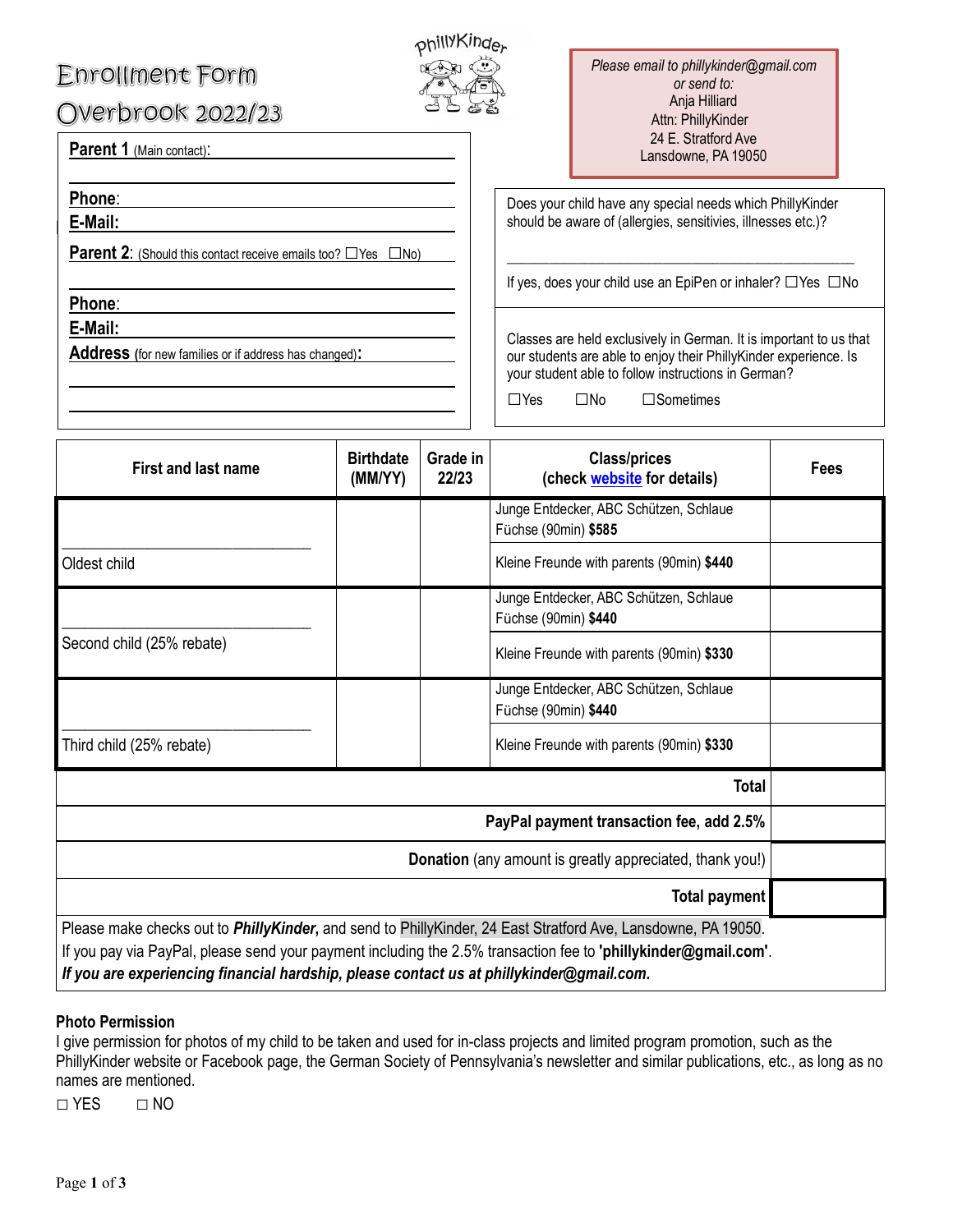#### **I agree to the following Health and Safety procedures, please initial all:**

- \_\_\_\_\_ I am responsible for my child at all times before and after class. I agree to leave the premises promptly after pick- up.
- \_\_\_\_\_ I understand that at dismissal, students need to be picked up in the classroom by a parent/guardian. In case of a person other than a parent/guardian picking up, please inform the teacher and administration.
- \_\_\_\_\_ Students who are enrolled in the *Schlaue Füchse* classes are allowed to leave the class unaccompanied to find their parents after dismissal. I understand that after my child leaves the class room, he or she is no longer in the care of PhillyKinder and I am responsible to arrange for my child to find me or to get a ride home.
- \_\_\_\_\_ I agree to follow the PhillyKinder Covid-19 health and safety policies including the mask policy. Those policies may change during the school year depending on the Covid-19 case numbers in the area and the policies of Overbrook Presbyterian Church. PhillyKinder will provide the policy at the beginning of the school year and will email updates if applicable.
- If I or my child show any signs of illness, including, but not limited to, fever, shortness of breath, or persistent dry cough, loss of taste or smell anytime in the 72 hours prior to class, we will stay at home. In addition, I understand that if my child has taken any fever reducing medications in the past 24h, they may not attend class.
- I agree to a possible temperature check and to answer possible health questions at the start of each class.
- \_\_\_\_\_ Families and staff are requested to observe all existing health mandates and recommendations in their personal interactions outside this program in order to avoid possible Covid-19 exposure.
- \_\_\_\_\_ I understand that the program may need to close on short notice due to government order, student, parent or staff illness, or other emergencies. Individual classes may need to be cancelled on short notice due to weather-related or other emergencies. Classes that are cancelled for weather-related reasons, will be rescheduled.

#### **Accidents/Emergencies**

Most of our staff is trained and certified in First Aid and CPR. We follow the American Heart Association's guidelines in regard to 911 calls.

## **Enrollment, Payment, and Cancellations**

- The program fees can be paid either by check or via PayPal (a 2.5% transaction fee does apply to PayPal payments).
- Classes must be paid in full before the start of the program.
- If you pay for three or more students, the program fees can be paid in two installments. Please contact the PhillyKinder administration to arrange for a payment plan.
- In case of financial hardship please contact the PhillyKinder administration.
- Cancellations must be made via email to phillykinder@gmail.com.
- If PhillyKinder has to cancel a program due to lack of enrollment, all paid fees will be reimbursed.

## **Coronavirus (COVID-19) Warning**

PhillyKinder has developed policies and procedures for its programs based on state and CDC guidelines. However, COVID-19 is an extremely contagious virus that spreads easily through person-to-person contact. Federal and state authorities recommend Covid-19 vaccination, mask wearing and social distancing as a means to prevent the spread of the virus. COVID-19 can lead to severe illness, personal injury, permanent disability, and death. Participating in PhillyKinder programs or accessing PhillyKinder-rented facilities could increase the risk of contracting COVID-19. PhillyKinder in no way warrants that COVID-19 infection will not occur through participation in PhillyKinder programs or accessing facilities rented by PhillyKinder.